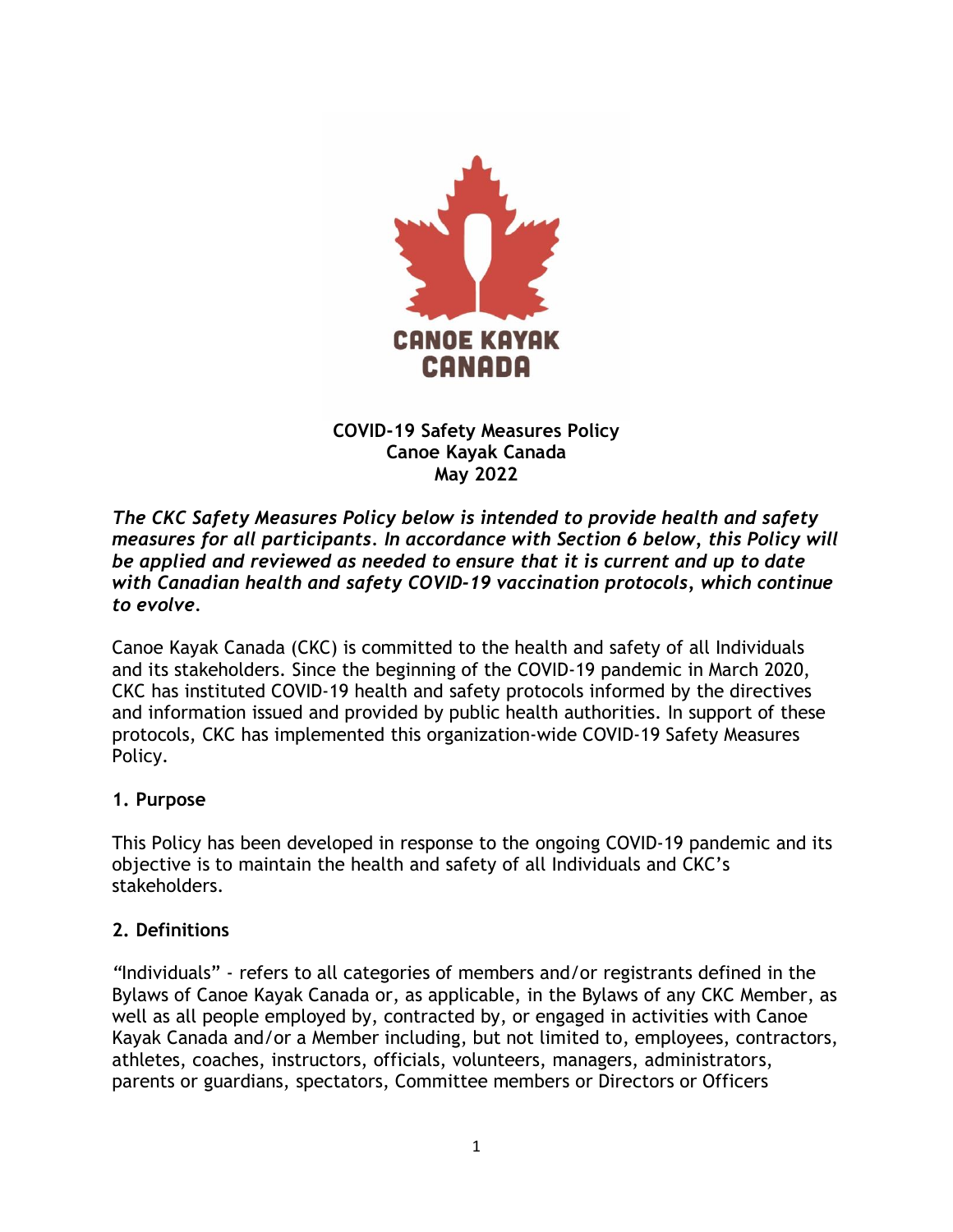"Fully Vaccinated" –"Fully Vaccinated" - an individual is considered fully vaccinated if they have received a complete and up-to-date series of COVID-19 vaccinations, as approved by Health Canada from time to time.

# **3. Policy and Scope**

This Policy requires that all Individuals conducting in-person CKC business, participating in any in-person CKC-sanctioned activity or representing CKC abroad comply with the vaccination and other public safety requirements of the jurisdiction in which the CKC business or CKC-sanctioned activity is conducted, or, as applicable, in the jurisdiction in which the individual will represent CKC abroad. If required by the public health regulations in the jurisdiction in which the CKC business or CKCsanctioned activity is conducted, or in the jurisdiction in which the individual will represent CKC abroad, Individuals may be required to provide proof of being Fully Vaccinated in order to conduct in-person CKC business, participate in any in-person CKC-sanctioned activity or represent CKC abroad.

## **4. Application**

This Policy applies to all Individuals involved in in-person CKC business or that participate in any in-person CKC-sanctioned activity. It also applies to all Individuals who represent CKC abroad in any manner whatsoever.

### **5. Obligations**

CKC encourages all Individuals to be fully vaccinated before they participate in any inperson CKC business or that participate in any in-person CKC-sanctioned activity; however, at a minimum, CKC and all Individuals will adhere to relevant and applicable public health legislation and the directives issued by Health Canada, applicable local public health authorities, relevant human rights and employment legislation, and any other authority pertaining to workplace health and safety as they relate to vaccination and any other COVID-19 safety protocols including, without limitation, mask-wearing requirements. For the avoidance of doubt, this obligation applies, without limitation, to any Individual that represents CKC abroad in any manner whatsoever and requires them to comply with the vaccination or public safety requirements of any jurisdiction that they enter for the purpose of representing CKC.

In addition, CKC may, in the interest of the safety of Individuals, require that safety measures stricter than those required by the relevant public health authorities be followed by Individuals who wish to participate in any in-person CKC business or activities. Any such requirements will be communicated by CKC prior to the occurrence of the in-person business or activity.

### **6. Policy Amendments**